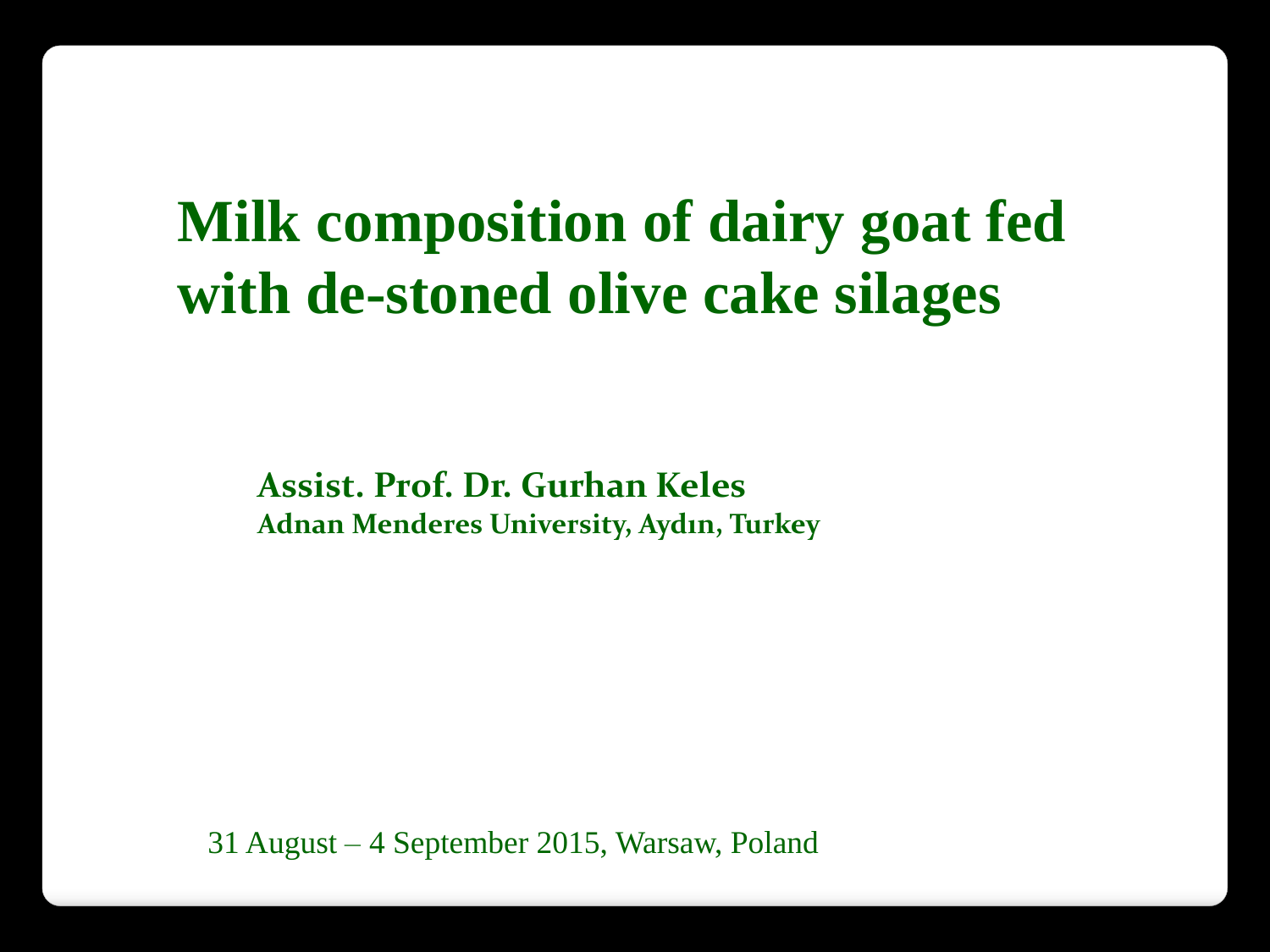# BACKROUND

- Increasing production of olive cake (OC)
	- over 0.5 million t
	- Production level has a big potential to increase
- Detrimental effects of OC on environment
	- Both soil and water
- Widespread feed shortages
	- Over 15 million t
- It's potential of increasing quality of animal production
	- Antioxidant capacity
	- fatty acid composition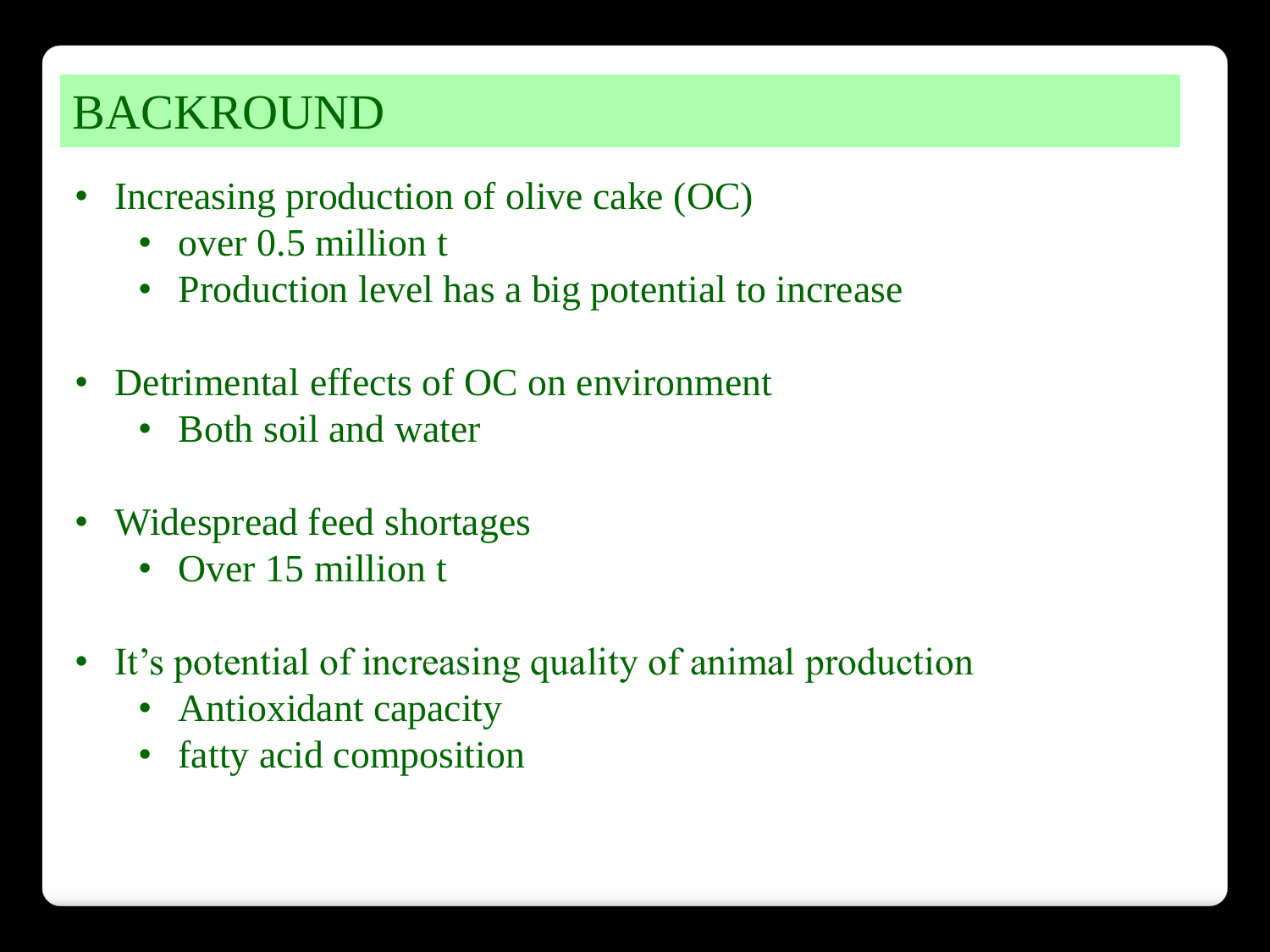# BACKROUND

#### Constraints of OC for its using on ruminant nutrition = Nutritive value

| <b>Nutritive value of olive cake</b> |                  |        |        |         |  |                   |        |                      |                               |  |  |  |
|--------------------------------------|------------------|--------|--------|---------|--|-------------------|--------|----------------------|-------------------------------|--|--|--|
| Nutrient,                            | Crude olive cake |        |        |         |  | Sieved olive cake |        |                      |                               |  |  |  |
| $g/kg$ KM                            | $\mathbf X$      | $X-Sx$ | $X-Sx$ | Range   |  | X                 | $X-Sx$ | $X-Sx$               | Range                         |  |  |  |
| <b>Organic matter</b>                | 925              | 882    | 968    | 807-986 |  | 945               | 911    | 979                  | 864-981                       |  |  |  |
| <b>Crude protein</b>                 | 62               | 52     | 72     | 38-79   |  | 75                | 56     | 93                   | 33-101                        |  |  |  |
| <b>Crude oil</b>                     | 90               | 42     | 138    | 33-227  |  | <b>126</b>        | 68     | 184                  | 33-221                        |  |  |  |
| <b>NDF</b>                           | 657              | 585    | 729    | 541-783 |  | 571               | 443    | 700                  | 320-707                       |  |  |  |
| <b>ADF</b>                           | 520              | 457    | 583    | 371-642 |  | 433               | 332    | 544                  | 255-590                       |  |  |  |
| Lignin                               | 321              | 297    | 345    | 285-367 |  | 222               | 174    | 269                  | 145-308                       |  |  |  |
| <b>Hemicellulose</b>                 | 137              | 107    | 167    | 77-182  |  | 143               | 100    | 187                  | 65-198                        |  |  |  |
| <b>Cellulose</b>                     | 199              | 159    | 240    | 143-288 |  | 207               | 122    | 292                  | 80-350                        |  |  |  |
| <b>Non fiber</b><br>carbohydrates    | 112              | 55     | 169    | 28-242  |  | 141               | 55     | 227<br>$\sqrt{17}$ 1 | 26-269<br>$\bigcap \bigcap A$ |  |  |  |

(Keles, 2015)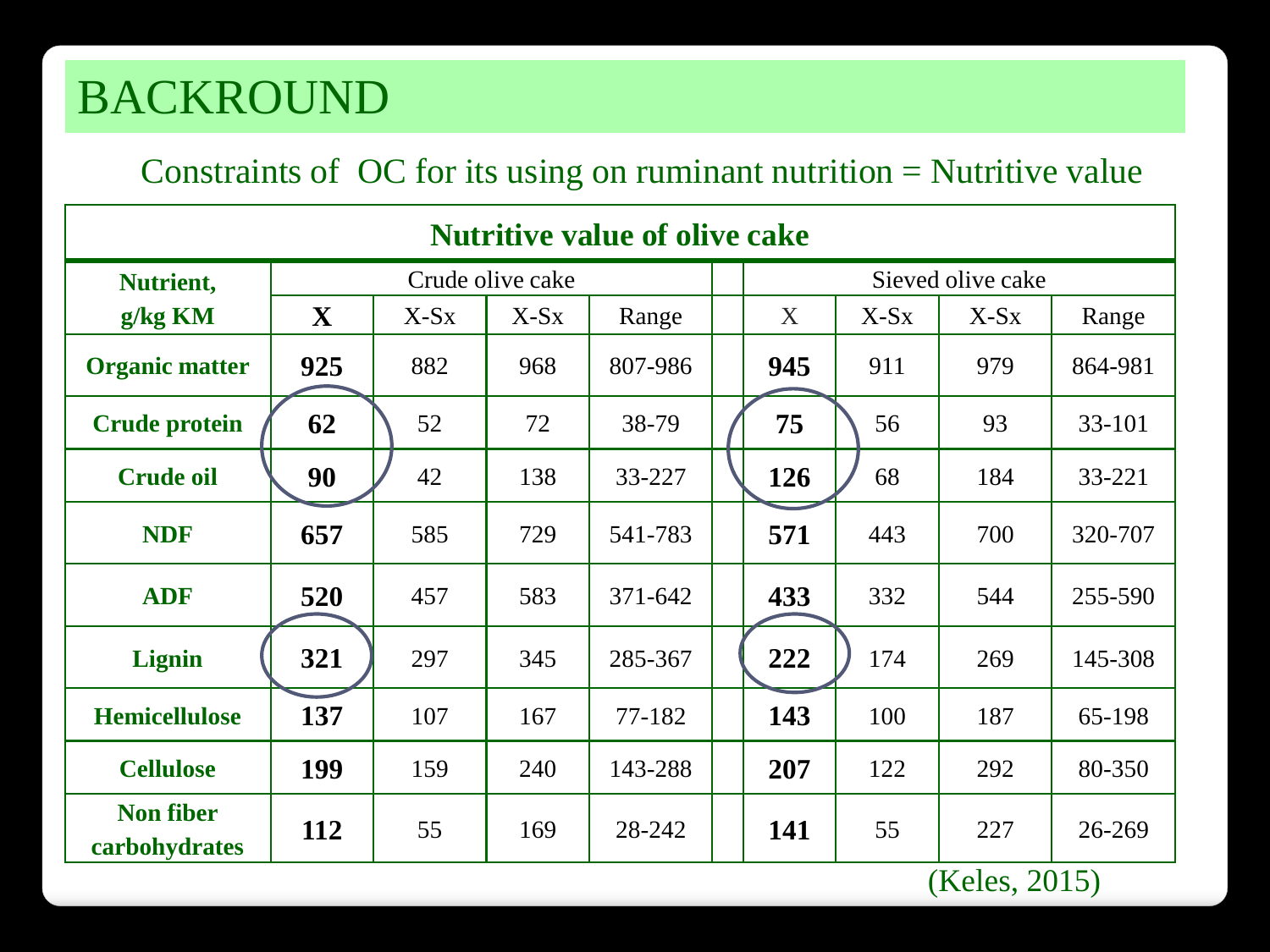# BACKROUND

#### Constrains of OC for its using on ruminant nutrition = Preservation



#### **Composition of OC produced from 3 or 2 stage olive oil extraction (g/kg KM)**

|                                          |               | 3 <sup>a</sup> |  | 2 <sup>b</sup> |  |  |  |  |
|------------------------------------------|---------------|----------------|--|----------------|--|--|--|--|
|                                          | OC            | V. water       |  | <b>OC</b>      |  |  |  |  |
| DM, g/kg                                 | $498 \pm 19$  | $64\pm24$      |  | $360 \pm 26$   |  |  |  |  |
| <b>Total sugar</b>                       | $20 \pm 0.2$  | $253 \pm 93$   |  | $96 + 48$      |  |  |  |  |
| <b>Total phenolic</b>                    | $6.6 \pm 0.7$ | 168±64         |  | $14.2 \pm 6$   |  |  |  |  |
| <sup>a</sup> : Vlyssides ve ark. 2004    |               |                |  |                |  |  |  |  |
| <sup>B</sup> : Alburquergue ve ark. 2004 |               |                |  |                |  |  |  |  |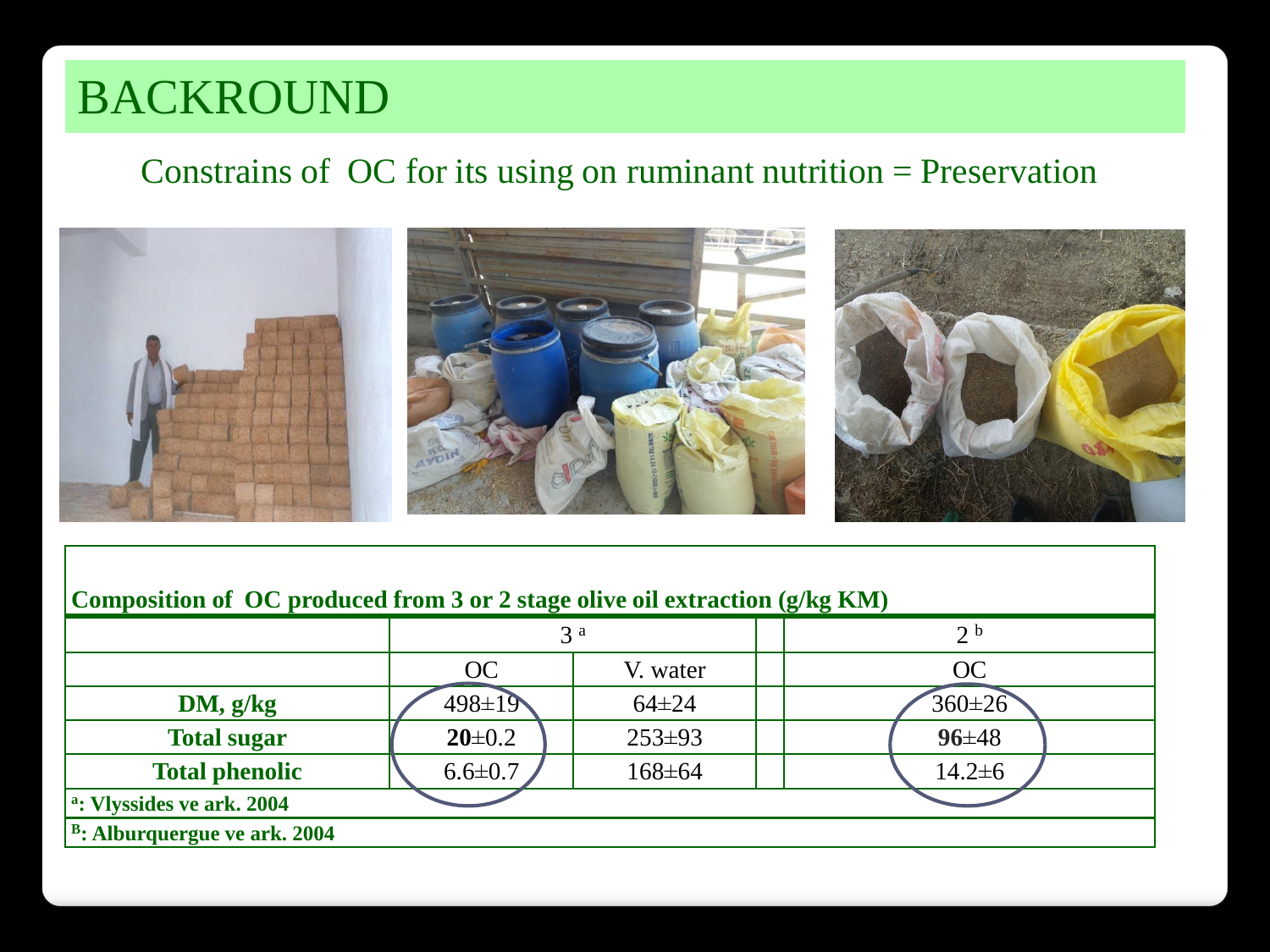### Aim



Determination two-phase destoned OC silage on dairy goat performance to optimize its using

Pheonol component of milk after feeding the olive cake



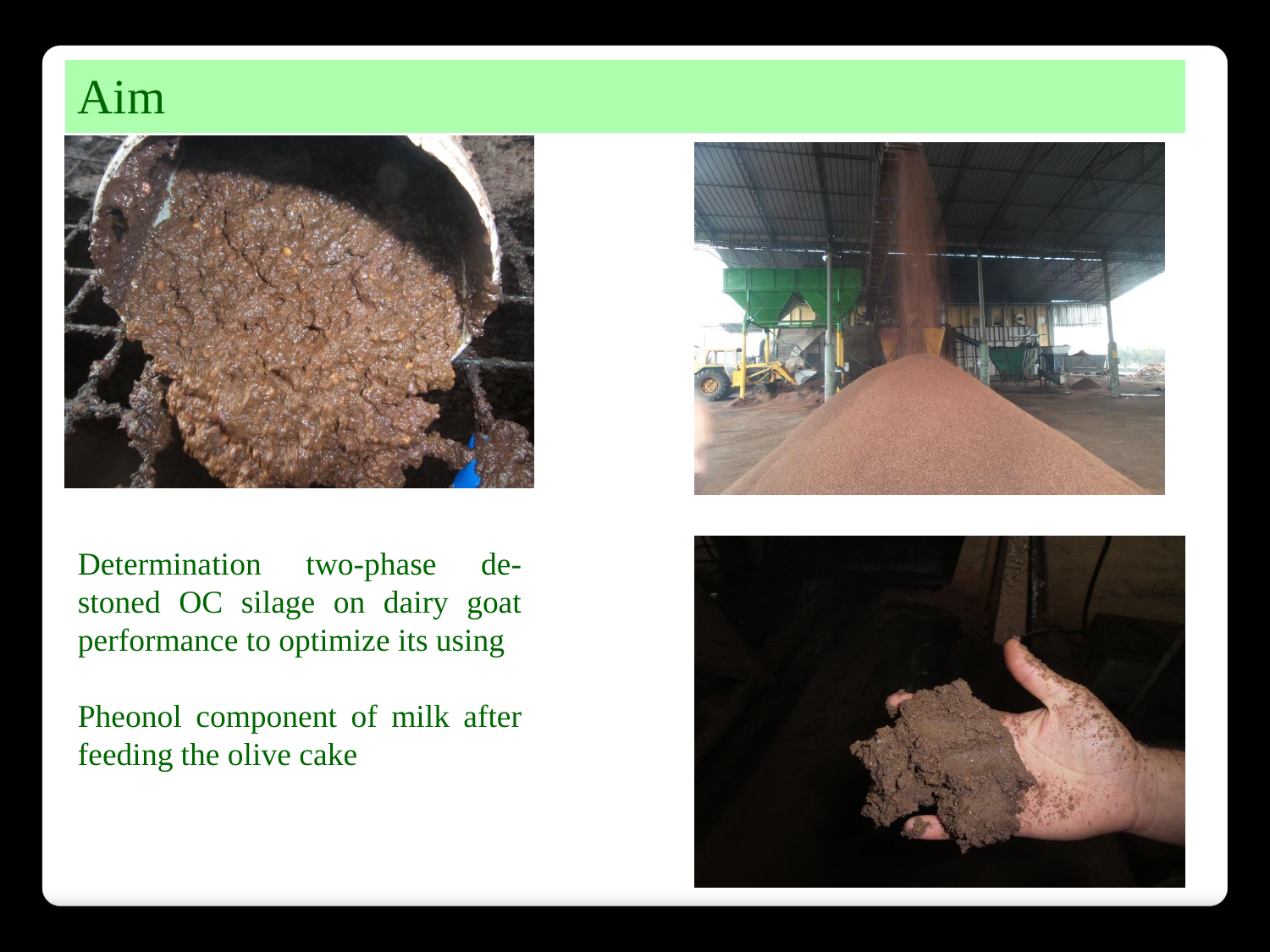## Material and Methods



- 6 goat each, late lactation
- 12 d adaptation
- 3 w data collection
- 14-18 and 29-33 DMI and yield
- 18. and 33. d milk sampling
- 29-33 feed, refusals and feces collection



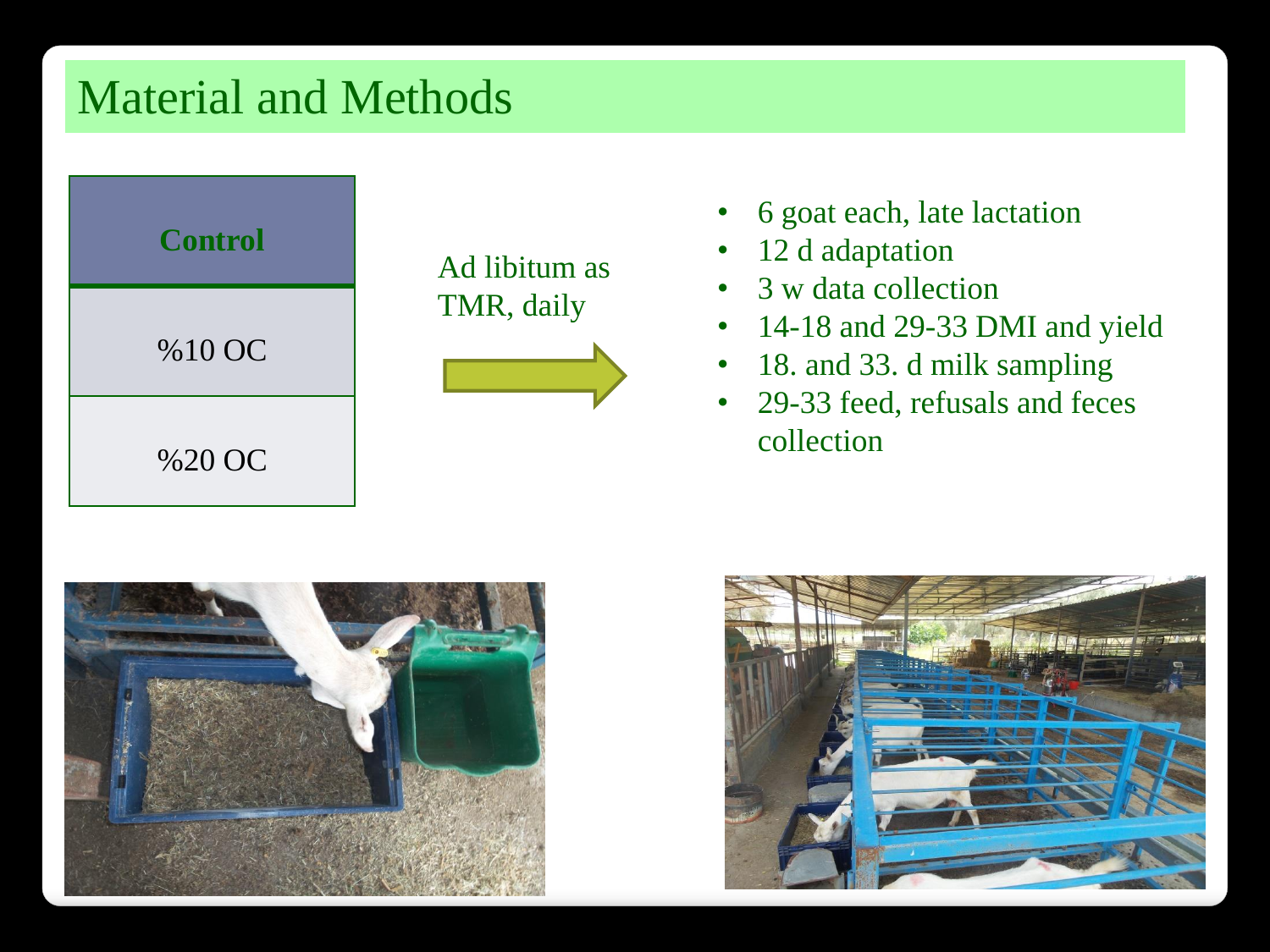# Material and Methods

Çizelge 1.Araştırma rasyonları ve besin değeri

| Ingredients, %      | <b>Control</b> | <b>AS10</b> | <b>AS20</b> | Ration<br>properties, % | $\mathcal{C}$ | AS10 | AS20 | <b>OC</b> |
|---------------------|----------------|-------------|-------------|-------------------------|---------------|------|------|-----------|
| <b>Maize silage</b> | 25,0           | 25,0        | 25,0        | Forage ratio            | 70,0          | 70,0 | 70,0 |           |
| <b>Alfalfa hay</b>  | 30,0           | 30,0        | 30,0        | Dry matter,             | 51,1          | 51,1 | 51,1 | 38,0      |
|                     |                |             |             | <b>OM</b>               | 91,7          | 91,7 | 91,6 | 96,3      |
| <b>Wheat straw</b>  | 15,0           | 5,0         | 15,0        | Crude protein           | 12,0          | 12,0 | 12,0 | 8,0       |
| <b>Olive cake</b>   | 0,0            | 10,0        | 20,0        | NDIN, % TN              | 5,7           | 6,8  | 8,0  | 5,1       |
| <b>Barley</b>       | 20,4           | 11,4        | 2,4         | ADIN, % TN              | 3,1           | 4,1  | 5,1  | 4,1       |
| Soybean meal        | 1,00           | 3,00        | 5,00        | Ether extract           | 2,1           | 2,8  | 3,5  | 9,9       |
| <b>Cotton seed</b>  | 7,00           | 4,00        | 1,00        | <b>NDF</b>              | 49,2          | 52,9 | 56,5 | 70,9      |
| <b>Urea</b>         | 0,14           | 0,16        | 0,19        | ADF                     | 35,9          | 39,6 | 43,4 | 59,0      |
|                     |                |             |             | <b>ADL</b>              | 7,1           | 9,4  | 11,6 | 23,9      |
| <b>Ouicklime</b>    | 0,30           | 0,15        | 0,00        | Hemicellulose           | 13,3          | 13,2 | 13,1 | 35,1      |
| <b>DCP</b>          | 0,60           | 0,70        | 0,80        | Cellulose               | 28,8          | 30,3 | 31,8 | 11,7      |
| <b>Salt</b>         | 0,40           | 0,40        | 0,40        | <b>NFC</b>              | 28,8          | 24,5 | 20,2 | 7,7       |
| <b>Vit Min</b>      | 0,20           | 0,20        | 0,20        | ME, Mcal/kg             | 2,0           | 1,9  | 1,8  | 1,5       |
| Water, g            | 860            | 430         |             | Potal phenols, %        | 1,3           | 1,5  | 1,6  | 2,0       |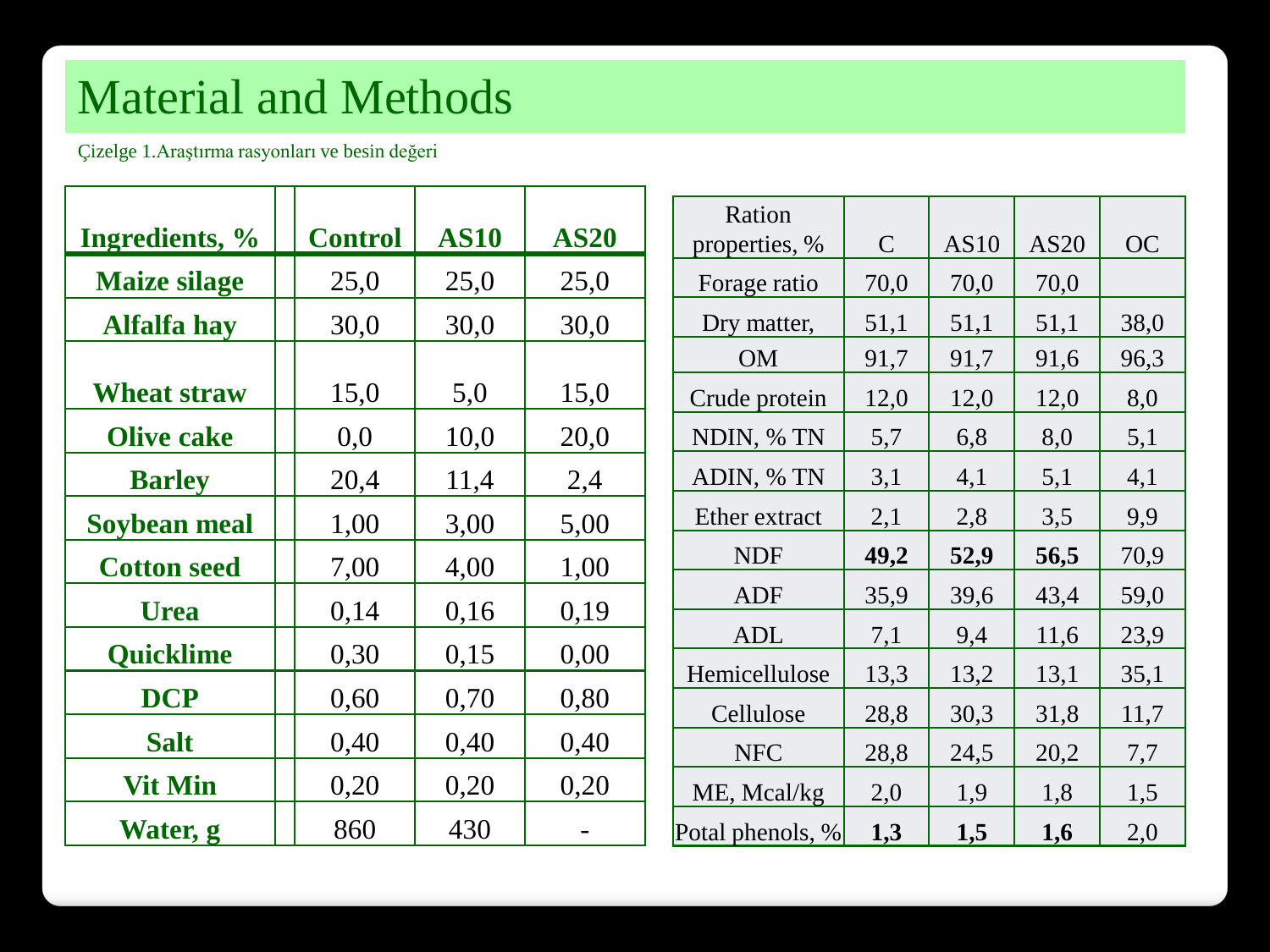## Results

#### Performance of dairy goat

There was no effect of sampling time (period) and interaction between period and feed



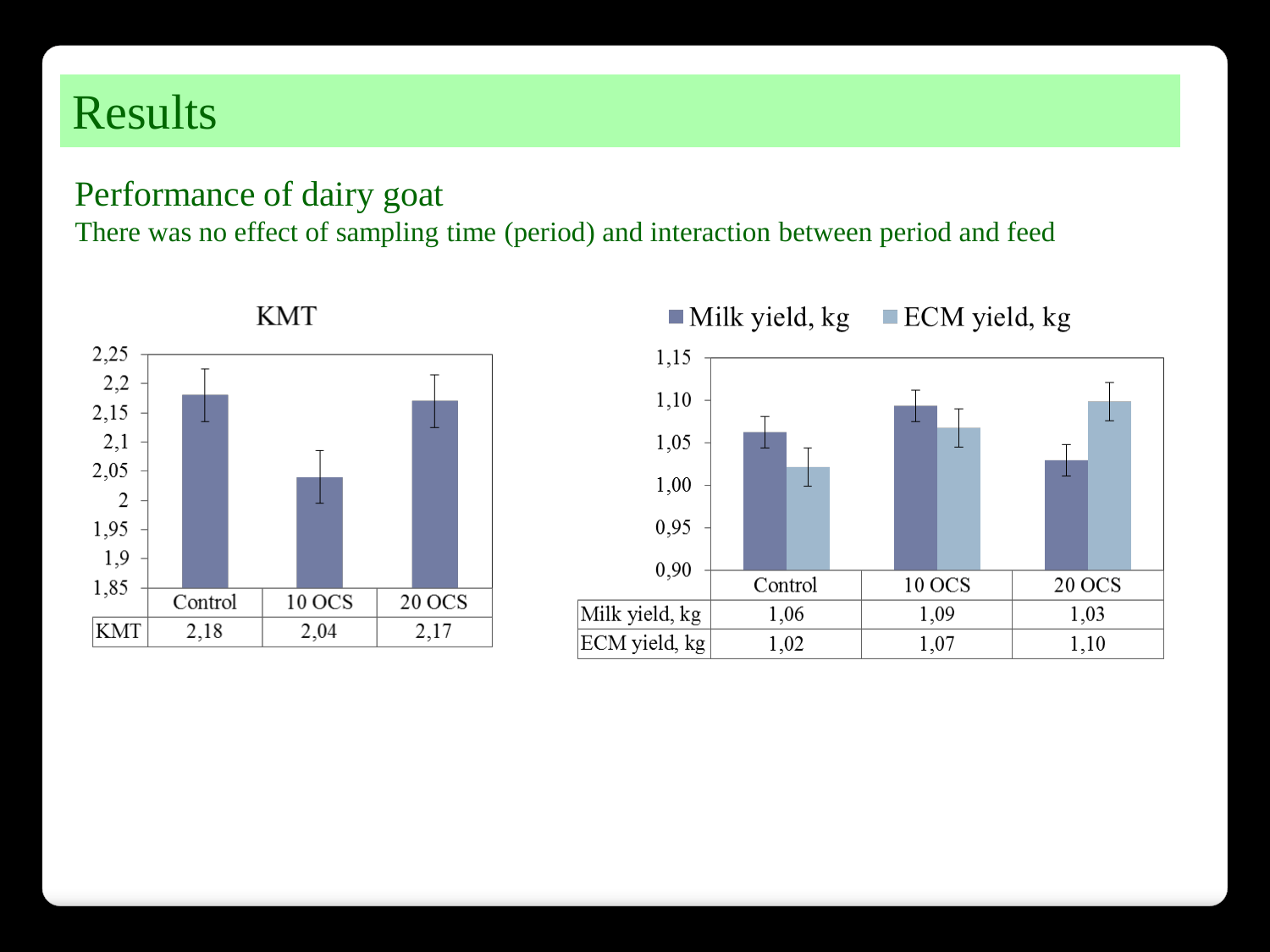## Results

#### Milk composition of dairy goat

There was no effect of sampling time (period) and interaction between period and feed



Fat, g/kg

 $P < 0.001$